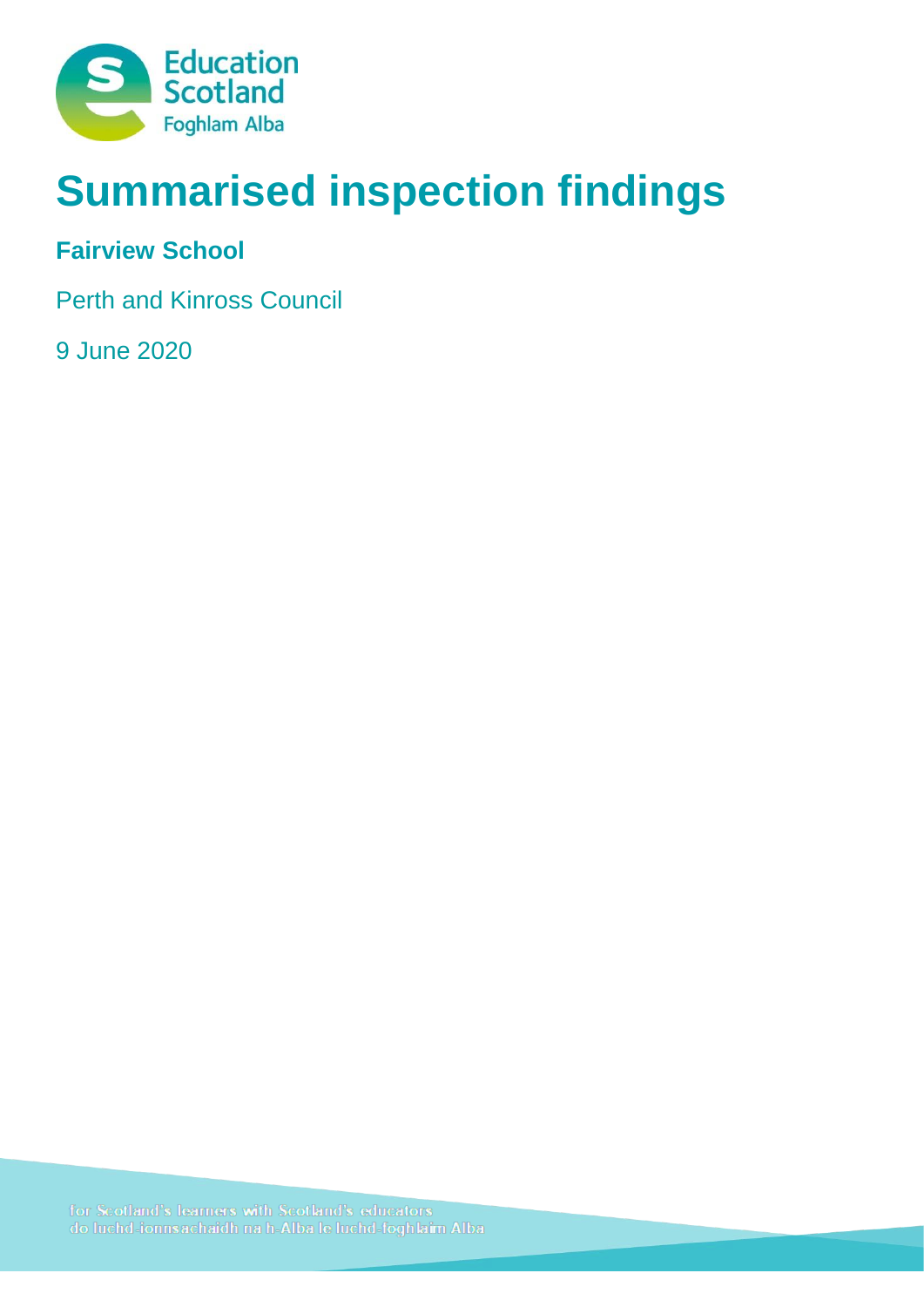# Key contextual information

Fairview School is an all-through school in Perth for children and young people who have a range of complex learning needs. At the time of inspection the roll of the school was 66 children and young people across 11 classes.

#### **2.3 Learning, teaching and assessment good**

This indicator focuses on ensuring high-quality learning experiences for all children and young people. It highlights the importance of highly-skilled staff who work with children, young people and others to ensure learning is motivating and meaningful. Effective use of assessment by staff and learners ensures children and young people maximise their successes and achievements. The themes are:

- **n** learning and engagement
- $\blacksquare$  quality of interactions
- $\blacksquare$  effective use of assessment
- $\blacksquare$  planning, tracking and monitoring

 $\blacksquare$  Across the school, relationships between children and young people and staff are positive. Staff treat learners with high levels of courtesy and respect. Children and young people are happy and enthusiastic about their learning. Staff show great consideration for the dignity and worth of pupils. This results in a caring and supportive learning environment.

 $\blacksquare$  Across the school, there is a clear focus on developing children's and young people's abilities to communicate. This enables good levels of engagement in learning for most of the time. Teachers plan learning activities which children and young people enjoy. Pupils express choices in classes when, for example, making food choices or providing answers. The school's aim to develop children's and young people's independence is evident in the majority of lessons.

The pupil council supports children and young people to express their opinion and influence decision making in the school. All pupils contribute to the life of the school through undertaking responsibilities such as taking lunch orders and collecting waste for recycling. These contributions support children and young people well to develop their confidence and sense of responsibility.

 $\blacksquare$  Teachers use digital technologies effectively to enrich children's and young people's learning experiences. They use these particularly well to support learners to communicate. This helps children and young people to engage more fully in their learning and to express their likes and dislikes.

In most lessons, teachers' explanations ensure children and young people know what they are learning. Teachers should now develop this practice further to ensure all learners are clear about expectations in all lessons. In most classes, teachers questioning skills promotes children's and young people's thinking. Teachers observe pupils closely and adapt their teaching according to how well each child or young person is progressing. In a few lessons, learning and teaching is not yet providing sufficient levels of challenge for all learners. In the few instances where children or young people become disengaged, staff are adept at supporting them sensitively and re-engaging them in their learning. The school should develop further leadership of learning by staff at all levels. Support staff are well placed to undertake leadership roles which focus on leading learning.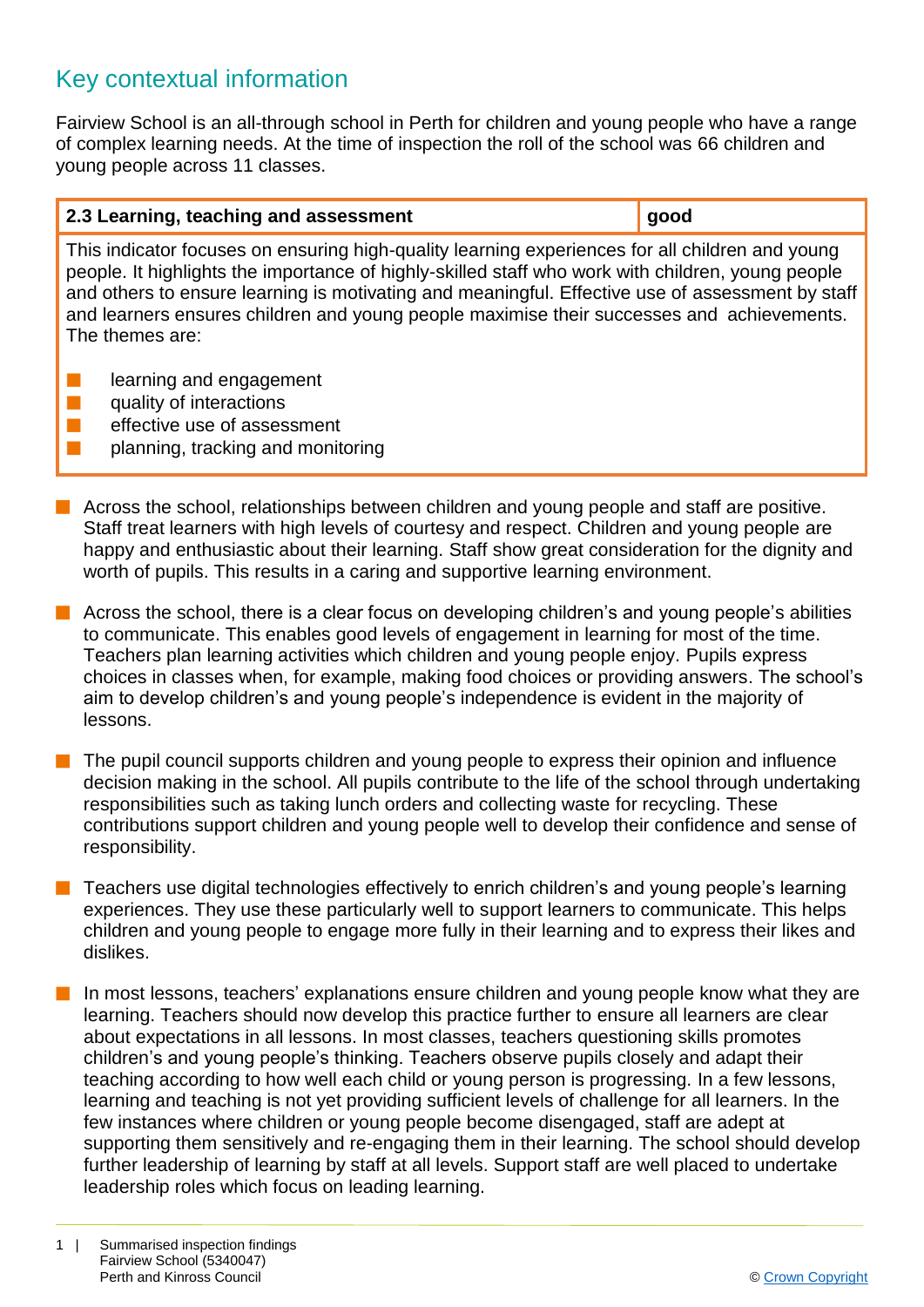- n Teachers gather evidence of levels of attainment in literacy and numeracy for each child or young person. In addition, information about the levels of support provided to pupils and their engagement in learning is used very well to enable children and young people to become more independent. Assessment evidence supports teachers well to plan for next steps in learning. Staff use formative assessment approaches on a daily basis to determine children's and young people's achievements. If necessary, they adapt planned learning to support each pupil. Teachers should continue to engage purposefully in moderation activities to ensure they have a good understanding of national standards. The school uses a range of approaches to ensure parents are kept well informed of their child's progress. Termly, multi-agency planning meetings ensure teachers have a good overview of the ongoing needs of learners. Effective planning meetings enable teachers, parents and partners to identify personalised targets for each child or young person.
- The school's recently implemented tracking and monitoring tool provides staff with relevant and detailed information about specific progress in literacy and numeracy. This supports teachers very well to monitor how well individual children and young people are progressing in their learning. Staff should continue to develop tracking and monitoring approaches to support improvements in attainment across other areas of the curriculum.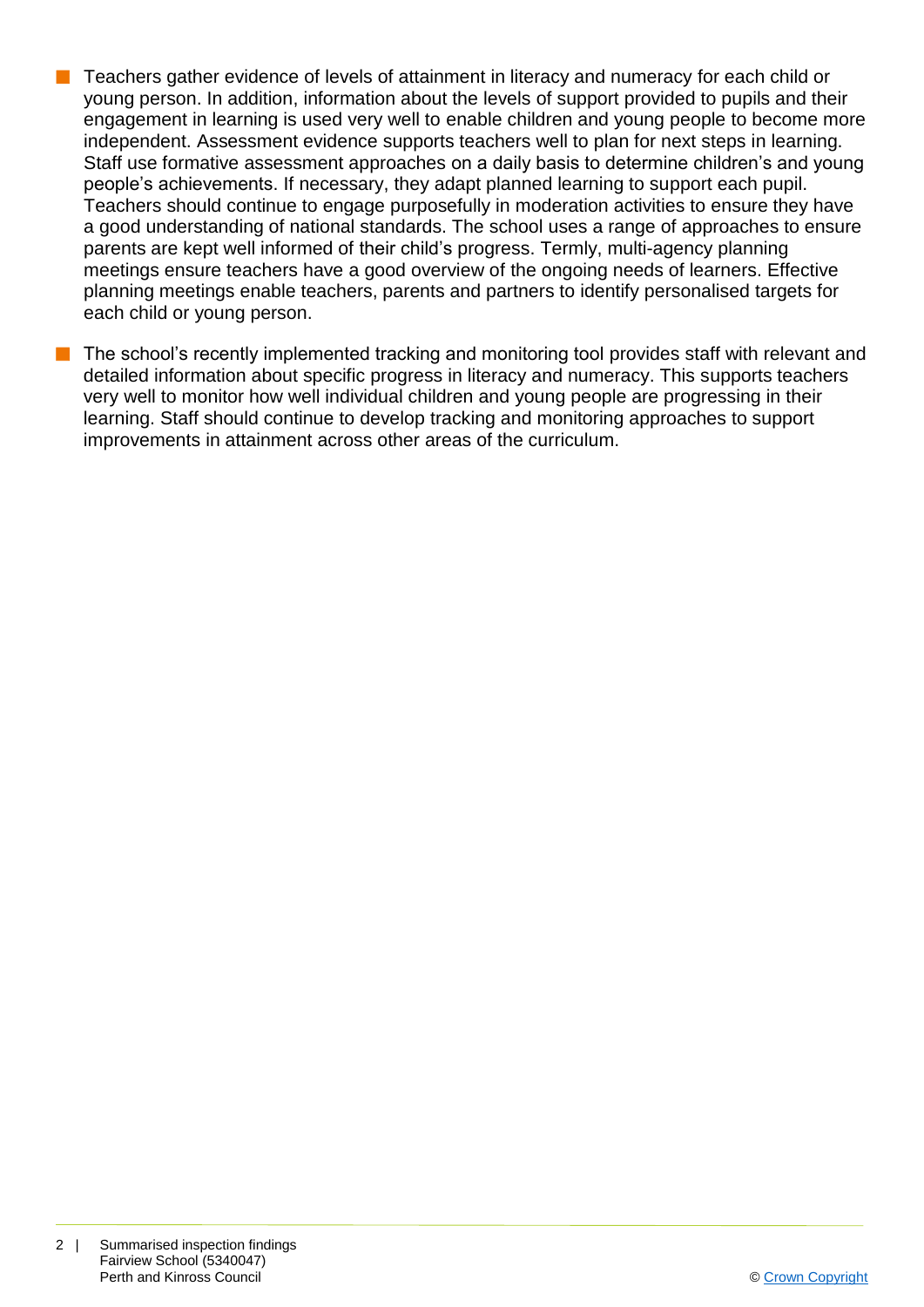## **2.1 Safeguarding and child protection**

**n** The school submitted self-evaluation information related to child protection and safeguarding. Inspectors discussed this information with relevant staff and, where appropriate, children. In addition, inspectors examined a sample of safeguarding documentation. Areas for development have been agreed with the school and the education authority.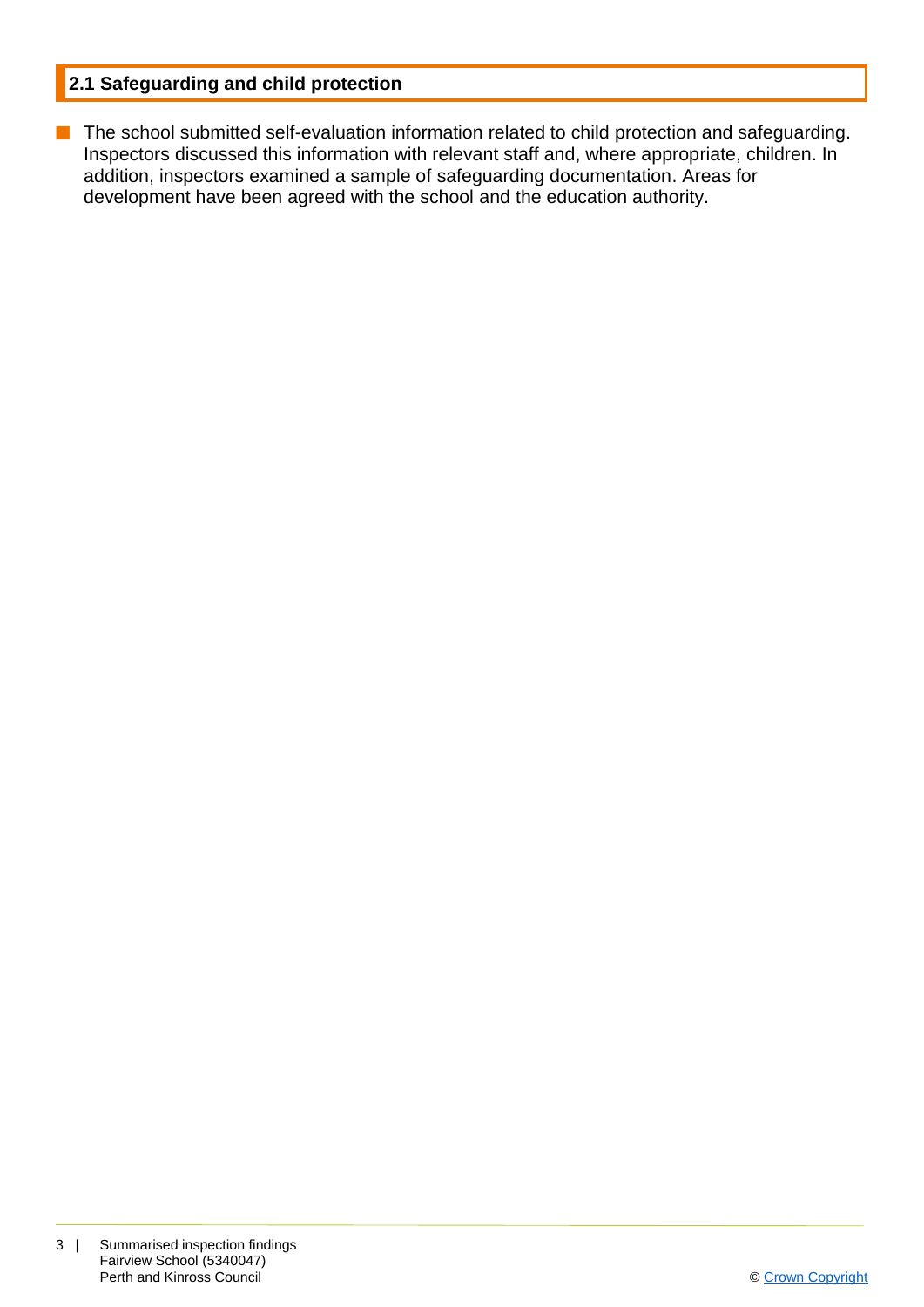| 3.2 Raising attainment and achievement                                                                                                                                                                                                                                                                                                                                                                                  | very good |
|-------------------------------------------------------------------------------------------------------------------------------------------------------------------------------------------------------------------------------------------------------------------------------------------------------------------------------------------------------------------------------------------------------------------------|-----------|
| This indicator focuses on the school's success in achieving the best possible outcomes for all<br>learners. Success is measured in attainment across all areas of the curriculum and through<br>the school's ability to demonstrate learners' achievements in relation to skills and attributes.<br>Continuous improvement or sustained high standards over time is a key feature of this<br>indicator. The themes are: |           |
| attainment in literacy and numeracy<br>attainment over time<br>overall quality of learners' achievement<br>equity for all learners                                                                                                                                                                                                                                                                                      |           |

## **Attainment in literacy and numeracy**

- Children and young people are making very good progress in literacy and good progress in numeracy. Accurate literacy and numeracy data about individual learners' progress demonstrates that children and young people are achieving very well. Senior leaders and staff have a very good understanding of attainment data and use this very well to monitor progress and implement interventions.
- Data demonstrates that almost all children and young people are achieving planned targets in social communication and lifeskills.

#### **Literacy and Numeracy**

- Children and young people confidently use a range of communication approaches such as signing and digital technology to make choices and offer their views. Most children and young people access literacy through text and symbols. They are becoming adept at using words and symbols to present their ideas. They are developing a good understanding of signs in the local environment.
- **n** Learners are developing their writing skills very well through marking or overwriting letters and words on tablets. A few are able to match words in sentences to tell a story. A few children and young people are using writing tools appropriate to their physical needs. They tell stories well using pictures. Children and young people describe the purpose of different types of writing and how these help us, for example, a shopping list or set of instructions. Almost all children and young people listen to instructions very well. They respond appropriately and show an understanding of what they are being asked to do. Almost all learners are able to take turns when listening or communicating.
- **n** Across the school, children and young people are developing good skills in numeracy, relevant to their needs. Children and young people are able to identify and sort coins of different value. A few use money appropriately to purchase items in a shop. Children use jigsaws to recognise how different shapes fit together. They use terms such as larger and smaller to describe the relative size of shapes. Children and young people understand the sequence of events through practical activities such as following visual daily timetables. A minority of children and young people can recognise numbers to 10 and a few can match numbers within 50.

#### **Attainment over time**

■ Data over a three year period demonstrates that most children and young people achieve their targets in literacy and numeracy. Senior leaders use data and information very well to engage in professional dialogue with staff to ensure learners are achieving as highly as possible. The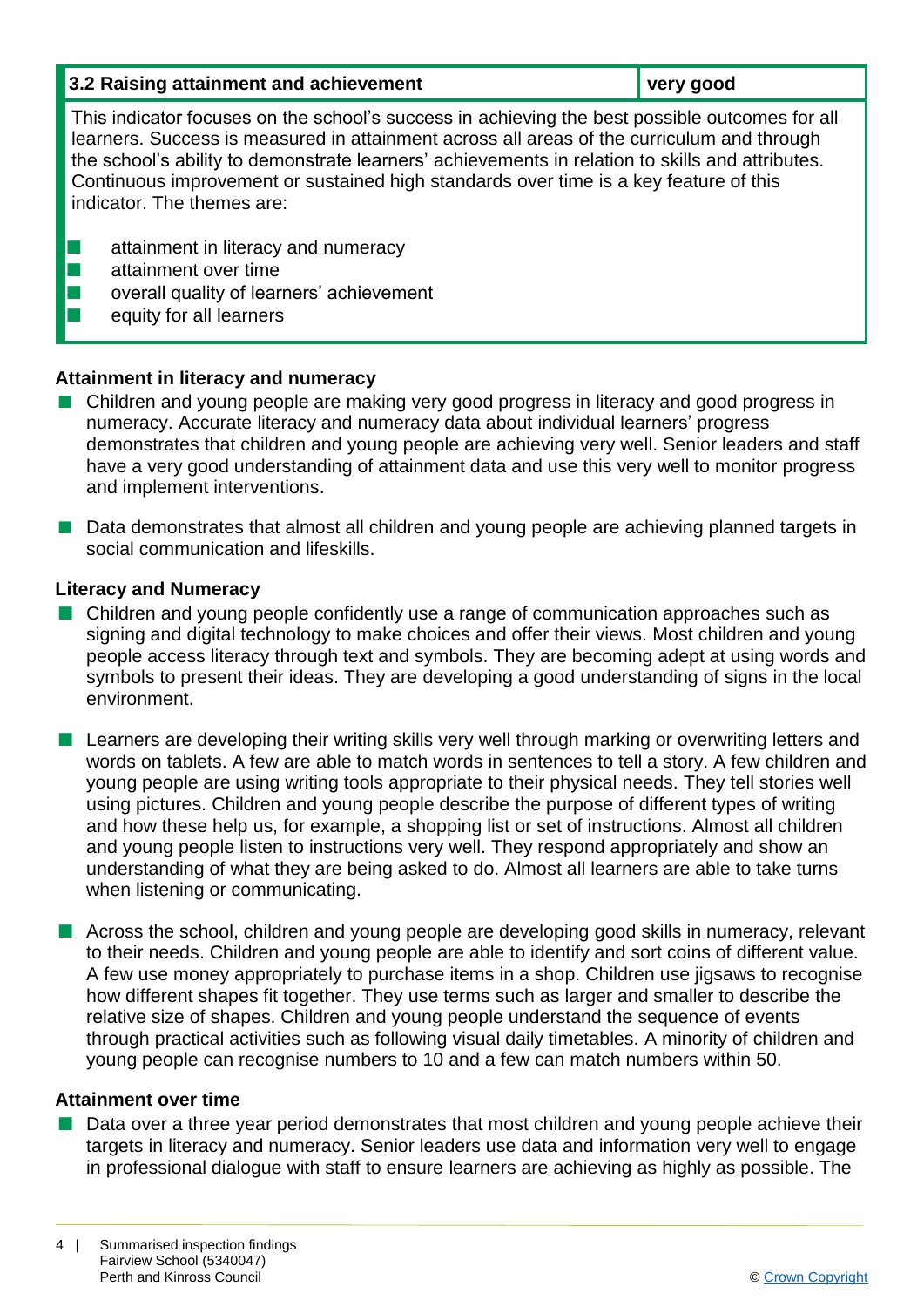school is not yet gathering data on progress or attainment across other areas of the curriculum.

## **Senior Phase**

■ Young people at the senior phase have attained National 1 and 2 units across a range of curriculum areas such as Business in practice and French: Life in another country. Between 2016 and 2019 there was a significant increase in the number of units achieved by young people at National 1. Young people are also achieving a high number of National 2 units each year. This session, young people at the senior phase are working towards 37 ASDAN units across a range of areas such as communication skills, using transport and meal preparation.

## **Overall quality of learner's achievements**

- $\blacksquare$  All children and young people are valued members of the school community. They participate very well in a range of clubs, committees and activities to support the development of their communication and health and wellbeing. Across the school, leadership roles allow children and young people to take responsibility and develop their independence skills. Children and young people are confident in carrying out a range of jobs such as delivering the lunch list, taking messages to the school office and litter picking across the campus grounds. The pupil council have recently consulted on the design of the new library area. Children and young people feel empowered and are improving their self-esteem and independent living skills.
- Staff are strongly committed to supporting children and young people to participate and compete in physical activities. Learners improve their fitness and teamwork skills through competing in sporting events with other schools such as swimming, dance, athletics and shinty.
- $\blacksquare$  The school is beginning to track children's and young people's wider achievements. They are identifying learners who are at risk of missing out. As planned, staff should now work with families to encourage all children and young people to participate in extra-curricular activities.
- Children showcase their expressive arts skills very well through attending and performing at events for parents. The Makaton choir recently performed at a Perth and Kinross Education event. Participation at these events develops children's and young people's confidence and resilience very well.
- **n** Young people at the senior phase develop a wide range of skills for life and work through participating in accredited programmes such as the Duke of Edinburgh's Award and the Dynamic Youth Award. The school should now identify ways for children and young people within the broad general education to receive more accreditation for their achievements.
- $\blacksquare$  The school makes very good use of digital technology to share and celebrate achievements with parents and carers. Parents access information, pictures and videos on a regular basis about their child's achievements. This allows them to celebrate and build on their child's learning at home.

#### **Equity for all learners**

- $\blacksquare$  Across the school, the individual needs of almost all children and young people are very well met. As a result, learners receive the support and interventions they require to attain and achieve well. There is a strong focus on supporting families and working with partners to ensure children and young people receive support at home.
- $\blacksquare$  Information provided by the school shows that all young people who left the school over the last three years successfully moved to positive destinations such as college and day centres.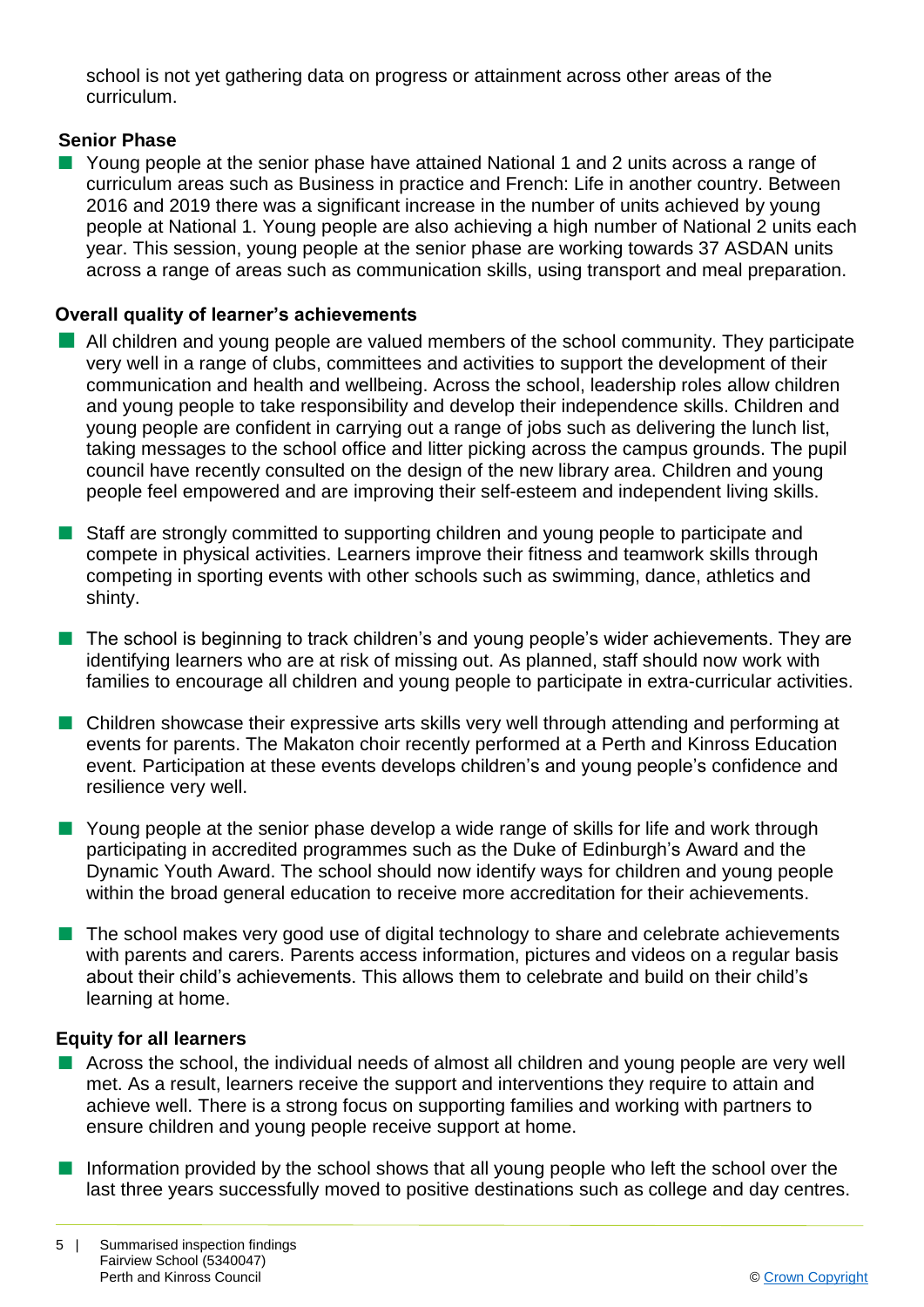#### **3.1 Ensuring wellbeing, equality and inclusion - wellbeing**

- The wellbeing of children and young people is embedded in all aspects of the work of the school. Children's and young people's individual needs are understood and respected. Relationships are positive and create a calm and purposeful learning environment. This supports pupils to feel safe, secure and included. As a result, children and young people arrive at school happy and engage positively in learning.
- n Staff know the social and economic context of learners and their families very well. The views of parents and partners are sought and acted upon in relation to improving the wellbeing of individuals. Partners in health and education identify the positive impact of joint working with staff to implement specialist programmes. As a result, children and young people are receiving ongoing input across a wide range of services and attendance at specialist clinics has increased. The running of health service clinics in the school is positively impacting on children's and young people's attendance at school.
- **n** Parents are positive about the welcoming and inclusive ethos of the school and the focus on supporting health and wellbeing. Families are involved in decision making around individualised targets. As a result, children and young people are able to apply skills from school to their home environment.
- Staff understand the wellbeing indicators well and regularly revisit the principles of Getting it right for every child as part of professional learning. This is supporting the development of a shared appreciation of wellbeing and of children's rights. As a result of this work, staff are becoming increasingly skilled and confident in developing approaches to improve outcomes for children and young people. Teachers use the wellbeing indicators well to identify where learners are experiencing barriers to learning. They then set appropriate targets for children and young people to achieve. Almost all learners are achieving targets and making good progress in areas such as self-help and social communication. Staff should continue to develop approaches to track and monitor the progress learners are making in improving their wellbeing.
- Recent approaches to developing emotional literacy are supporting children and young people to recognise and talk about their feelings. Learners are beginning to express themselves using appropriate vocabulary or through the use of emotion picture symbols and expressions. This is supporting pupils and staff to carry out more effective restorative conversations. In line with the school improvement plan, the school should continue to embed this approach in a progressive way to support all children and young people as they move through the school.